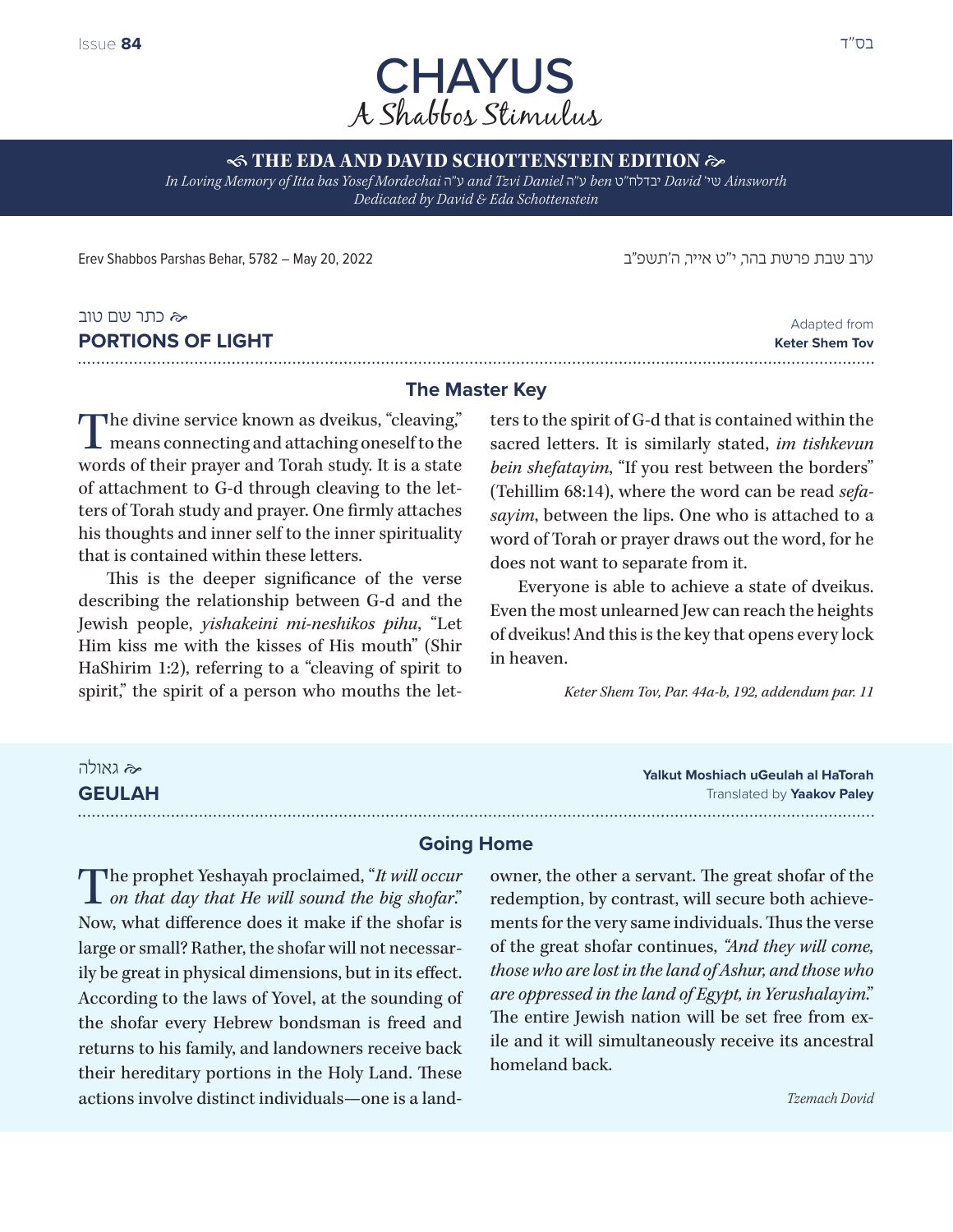### **Faith—The Natural Conduit of Blessings**

M 7hile it is the study of Torah and the performance of Mitzvos that draws Divine energy into the lower worlds, it is also accomplished through faith. The Torah describes Avraham's trust in G-d as "an act of righteousness"; the Midrash teaches that Jewish people left Egypt in the merit of their faith, alone.

Why is faith so powerful? Kabbalah explains that the principal way to subdue harsh decrees is by awakening the Divine virtue of Truth. Since faith is a vessel capable of channeling Truth into this world, it follows that one who possesses perfect Faith—the vessel of Truth—is permanently endowed with the power to instantly and directly banish harsh decrees.

Furthermore, individuals with imperfect faith can also banish harsh decrees, albeit indirectly, by routinely performing acts of faith—such as keeping Shabbat each week (despite the apparent risk to their livelihoods) or refraining from working the fields every seventh "Shemittah" year (despite the apparent risk to their crop yield).

In the merit of acts of faith, and one's endeavor to improve his faith, one can draw Divine energy into the lower worlds and banish harsh decrees. Unlike individuals with perfect faith, however, these individuals do not have the power to instantly draw down blessings and banish harsh decrees. Their impact only manifests after G-d Himself orders the blessing to descend.

With this introduction, we can now answer a question that arises from the following verses in this week's Torah portion: "And if you should say, 'What will we eat in the seventh year? We will not sow, and we will not gather in our produce!' Know that I will command My blessing for you in the sixth year, and it will yield produce for three years" (Vayikra 25:20-21). One might ask: why preface the promise that Jewish people will enjoy a surplus in the sixth year by first describing individuals who lack faith and worry about what they will eat in the seventh year?

The answer is that even those of imperfect faith, who question what they will eat in the seventh year, will enjoy a surplus in the sixth year if they perform an act of faith, such as observing Shemittah. Like individuals of perfect faith, these skeptics will be able to draw blessings into the world. But since their faith is imperfect, the impact of their actions will not be automatic, and will occur only after G-d "commands His blessing" and orders the blessings to descend.

*Ohr Torah, par. 122*

#### סיפור חסידי

**ONCE UPON A CHASID**

By **Yanki Tauber** Published and copyrighted by **Kehot Publication Society** 

### **Highly Connected**

*For they* (the Jewish people) *are my servants, whom I have taken out from the land of Egypt—they cannot be sold into slavery (Behar, 25:42)* 

My deed of ownership precedes and voids any other.

*- Rashi's commentary*

In redeeming us from Egypt the Almighty made us subject to Him alone, and thus inherently and eternally free: no force or law on earth has any jurisdiction over the Jew.

*- Rabbi Yehudah Lowe of Prague (the 'Maharal')*

The mikveh (ritual bathhouse) in Primishlan, home<br>to Rabbi Meir'l Primishlaner, was located at the foot of a steep hill. Even under the best of conditions it was a precarious climb down to the bathhouse and back up

to town; but during the winter months, when the hill was covered with ice, the slope was completely impassable: also the most agile and daring of the young men were forced to give up after the first few steps. From the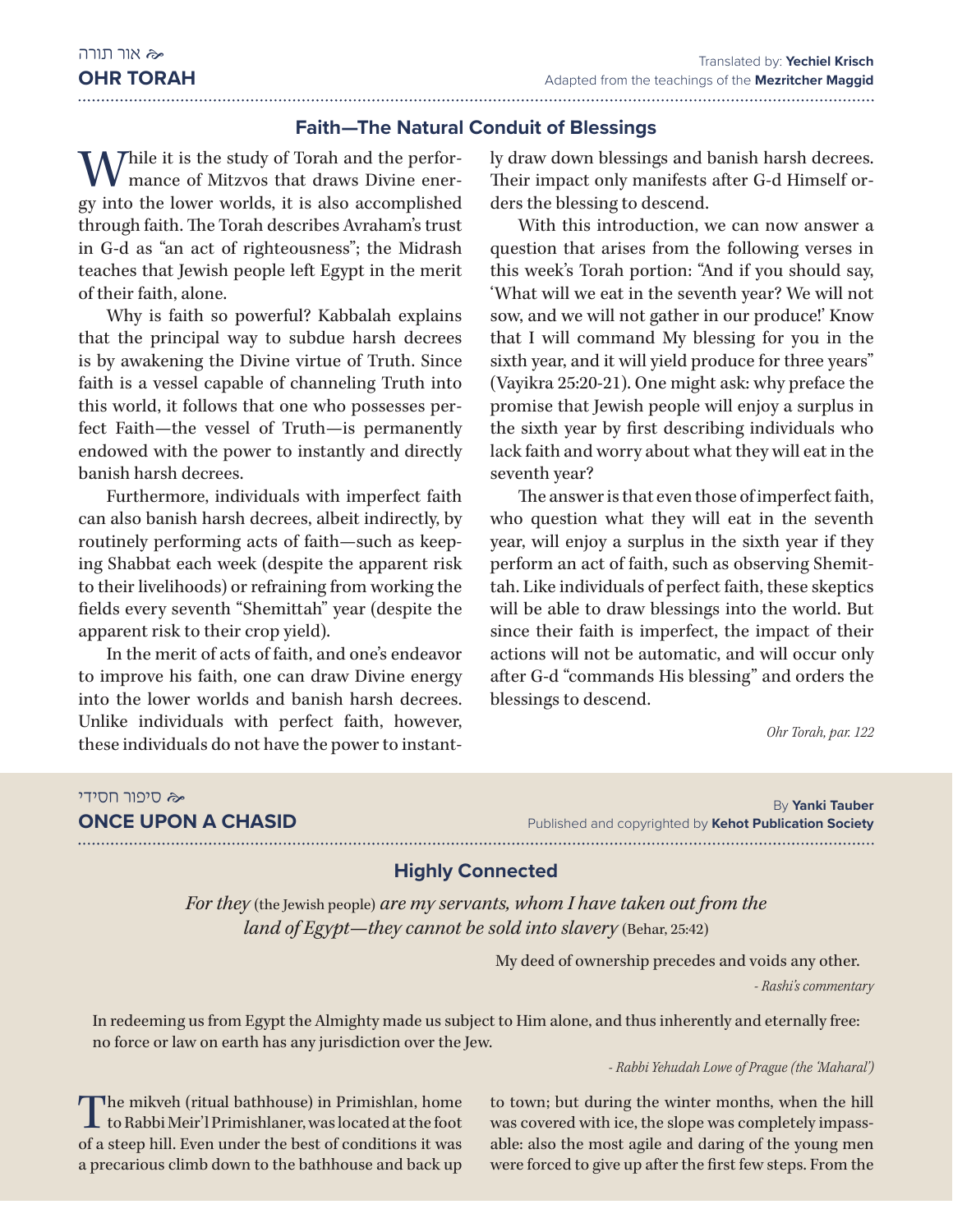first freeze to spring thaw, the townspeople were forced to take a long, roundabout route to the mikveh.

All but one. The elderly Rebbe of Primishlan would walk down the icy slope every morning to immerse himself before praying. Straight as a rod, he would make his unfaltering way to the bathhouse and back.

One day, two young skeptics set out to prove that there was nothing extraordinary about Rabbi Meir's

daily trip. But their attempt met with dismal failure: bruised, bloodied, and with half a dozen broken bones between them, they walked nowhere for a good few weeks. Later, one of them asked Rabbi Meir'l: "How do you do it?"

Said the Rebbe of Primishlan: "When one is connected above, one does not fall below. Meir'l is connected above, so he does not fall below."

# לקוטי שיחות **A SICHA**

#### By: **ProjectLikkuteiSichos.org** Adapted from the works of the **Lubavitcher Rebbe**

#### **Divine Truths In A Worldly Reality**

**The Context:** In many years we read the fourth chapter of *Pirkei Avos* on the Shabbos of *parshas Behar*. Lag BaOmer, which commemorates the passing of Rabbi Shimon bar Yochai, also often falls out in the week of *parshas Behar*.

In the fourth chapter of *Avos*, there is a teaching of Rabbi Shimon bar Yochai: "Rabbi Shimon would say: There are three crowns—the crown of Torah, the crown of *kehunah*, and the crown of kingship but the crown of a good name surmounts them all" (*Avos* 4:13).

Being that this specific teaching was placed in the chapter that is read during the week of Rabbi Shimon's yahrzeit, it surely expresses a fundamental essence of his life's work, and it follows that it should align with the theme of *parshas Behar* as well.

**The Preliminary Explanation:** *Parshas Behar* devolves from a plane of spiritual transcendence to describe the possibility of moral degeneration. The name of the *parshah* refers to Mount Sinai, where the Jewish people beheld G-d face to face and received the Torah. Yet the Torah goes on to describe the cascading effects of one negative choice—disobeying the *shemitah* laws—which can result in a person eventually selling himself as a slave to a gentile (See *Rashi* to *Vayikra* 26:1).

This structure is deliberate: The deepest divine revelations, "Sinai," are meant to address and permeate the worldly reality in which a person is capable of falling into the deepest darkness. Torah is not intended to remain "on the mountain"—it must address the human being in his most spiritually desperate moment.

Rabbi Shimon's statement in the fourth chapter of *Avos* expresses this same theme, which also embodies Rabbi Shimon's essential contribution to the world.

**The Explanation:** Rabbi Shimon was the prime exemplar of a sage for whom "Torah study was his occupation" (*Toraso Umnaso*). His entire existence was dedicated to Torah study for its own sake. And yet, Rabbi Shimon understood that his role was not to remain ensconced in an ivory tower of Torah, but rather, to influence and uplift others as an outcome of his studies.

To explain: In the grand task of transforming this world into a home for G-d, there are two roles to be played. One segment of the population must engage with the material reality, infusing it with Divine meaning through the performance of physical *mitzvos*. But if they are entangled in the material world, they will be unable to elevate it; instead, they will become prisoners to the reality they are meant to transform.

Therefore, those whose primary calling is the performance of *mitzvos* need inspiration from those who are detached from the physical, who are purely devoted to Torah. These spiritual transcendentalists can ignite the souls of the Jews entrenched in the world so that they, too, can experience that transcendence throughout the day, rejuvenating them and empowering them to perform their task of material transformation.

Conversely, for those devoted to Torah study to be able to inspire those devoted to *mitzvah* observance, the former cannot be detached from the people and their reality; they must put the people and their needs at the forefront of their Torah study. The focus and intent of their study must be the impact they hope to have on the rest of the population.